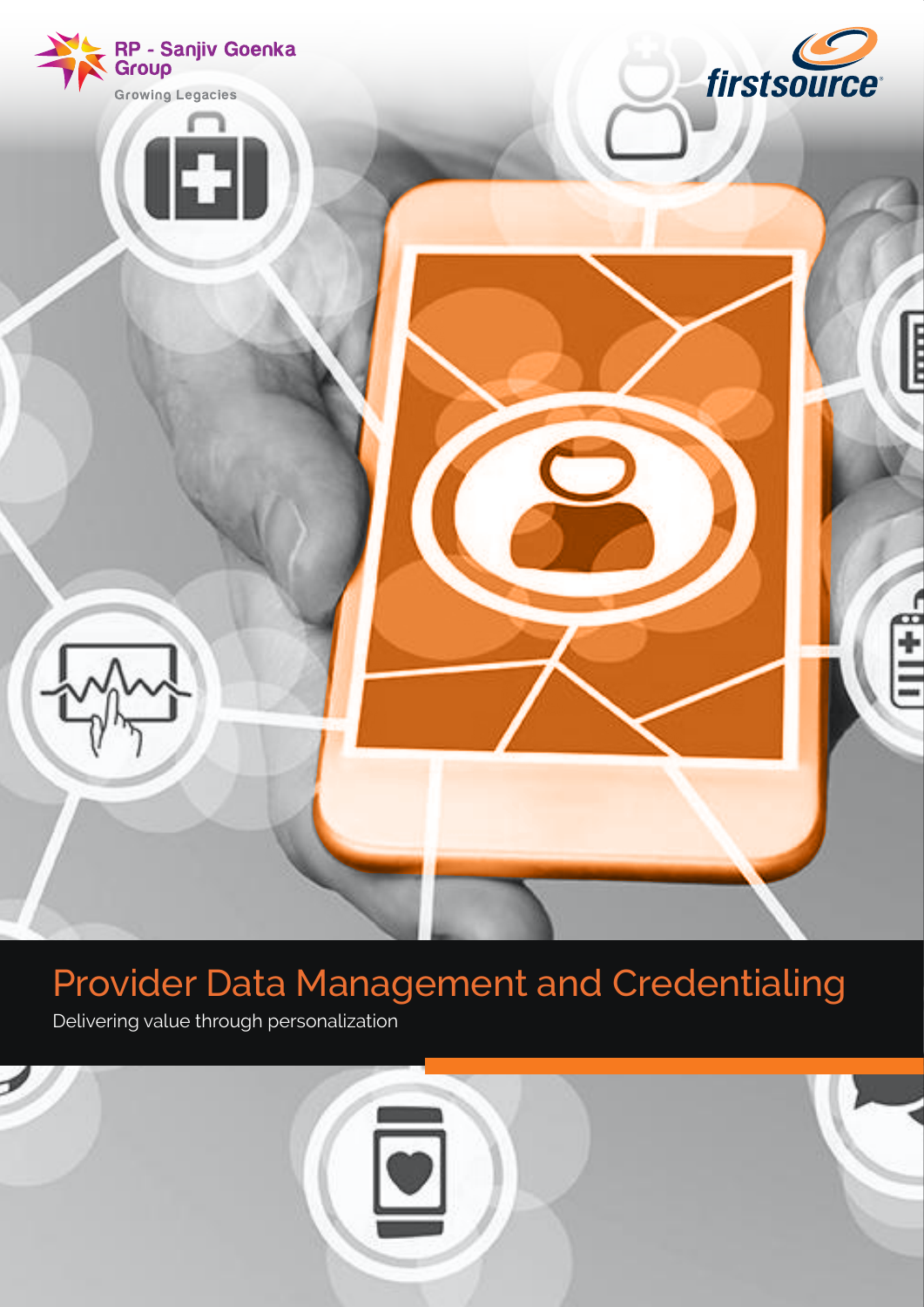## Reduce claims costs and risks while growing revenue

The risks of maintaining inaccurate Provider data can be long-lasting and expensive. With so many other business obstacles to overcome, the last thing your business needs is increased cost due to audits and fines, damage to your reputation, and lost revenues resulting from dissatisfied members and Providers. It's no longer enough to be mostly accurate.

Firstsource's Provider Data Management services save you from the pain and penalties associated with inaccurate or out-of-date Provider data. Our solutions are both high-tech and high-touch, combining secure data management, leading-edge automation, and skilled personnel enabling your operations to function on the best data available. Additionally, our hands-on research into discrepancies doesn't just correct issues now—it finds and resolves root problems for immediate superior member and Provider support and even better service in the future.

Cost-effectively and consistently improve your Provider data accuracy with Firstsource, and reduce the cost, risk and complexity across departments and systems. Enhance member and Provider satisfaction, and grow claims auto-adjudication rates.

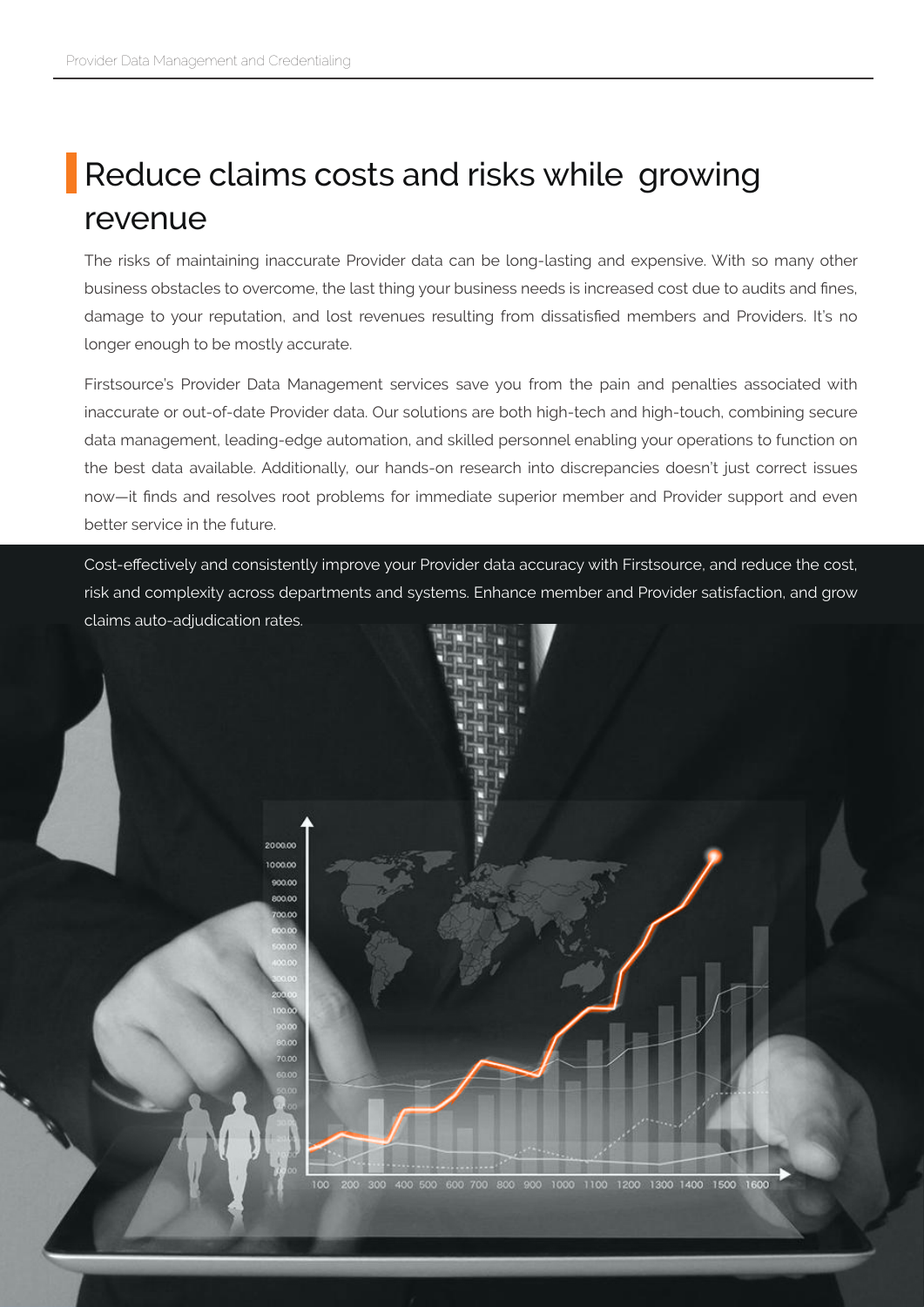#### Reliable and personalized Provider outreach

Keeping Provider network information up to date requires consistency, diligence and a personal touch. We update Provider file demographics, maintain directories, and manage credentialing documents to help you:

- Correctly represent which Providers you have under contract
- Verify the number of physicians in your network
- Ensure members can find doctors and get treatment •
- Protect members from the unnecessary medical expense of out-of-network care
- Significantly reduce your risk of fines, sanctions, class-action litigation, and reputation damage
- Increase auto-adjudication rates and revenue while shrinking operating costs across business functions

# Get the highest accuracy with comprehensive data, expert agents and leading-edge technology

The only way to know that your Provider data is up to date is by always being aware of when it changes. Firstsource's Provider data solutions access multiple, comprehensive data sources for the most accurate professional, clinical, and demographic information. Our high-speed, high-resolution imaging technology and centralized data management keep credentialing documents securely stored and close at hand. In addition, our leading-edge technology is backed by the expertise of our trained, experienced agents, who further ensure the accuracy of your data with personal, hands-on attention.

#### CONTACT US